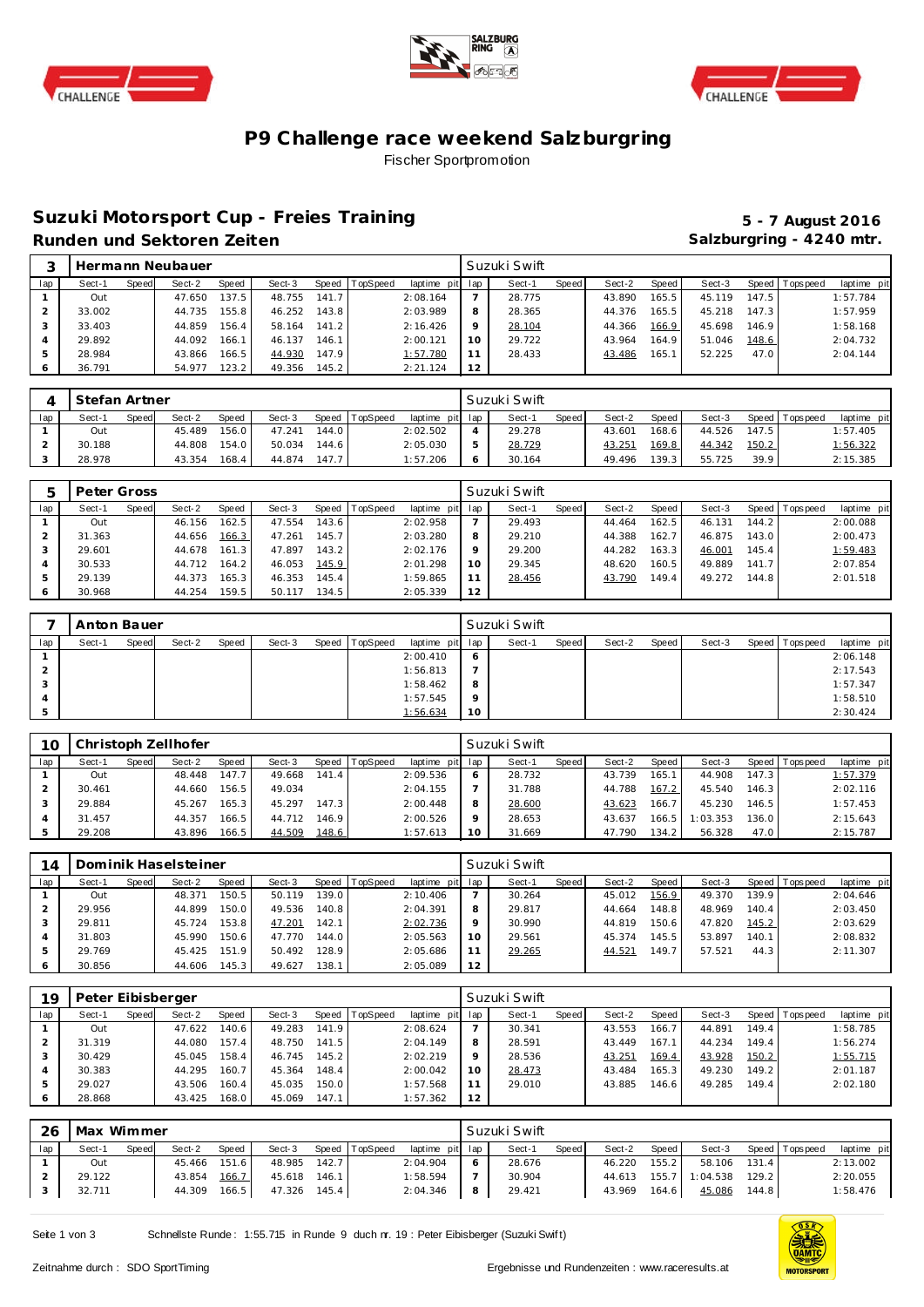





# **P9 Challenge race weekend Salzburgring** Fischer Sportpromotion

# **Suzuki Motorsport Cup - Freies Training 5 - 7 August 2016**

Runden und Sektoren Zeiten **Munden und Sektoren Zeiten Salzburgring - 4240 mtr.** 

| 30.490 | $\cdots$<br>43.759<br><u>166. .</u> | 145.6<br>$\sim$<br>45.31    | : 59.560 |           | 28.453         | $\sim$<br>13.503 | $\sim$ $\sim$ $\sim$<br>165. | 936<br>45.  | 144.6              | : 57.952      |
|--------|-------------------------------------|-----------------------------|----------|-----------|----------------|------------------|------------------------------|-------------|--------------------|---------------|
| 28.830 | $\cdots$<br>$-$<br>$+3.524$<br>I66. | <u>146.5</u><br>.446<br>45. | 57.800   | 10<br>. . | 00177<br>28.47 | .3.819           | 140                          | 134<br>: ററ | $\sqrt{2}$<br>⊃∠.∪ | 120<br>12.4JU |
|        |                                     |                             |          |           |                |                  |                              |             |                    |               |

|     | Marcel Krailler |              |        |              |        |       |                 |                 |   | Suzuki Swift |       |        |       |        |       |                   |             |
|-----|-----------------|--------------|--------|--------------|--------|-------|-----------------|-----------------|---|--------------|-------|--------|-------|--------|-------|-------------------|-------------|
| lap | Sect-1          | <b>Speed</b> | Sect-2 | <b>Speed</b> | Sect-3 | Speed | <b>TopSpeed</b> | laptime pit lap |   | Sect-1       | Speed | Sect-2 | Speed | Sect-3 |       | Speed   Tops peed | laptime pit |
|     | Out             |              | 45.794 | 156.9        | 47.691 | 145.2 |                 | 2:03.097        |   | 28.508       |       | 44.056 | 165.5 | 45.533 | 146.9 |                   | 1:58.097    |
|     | 31.919          |              | 44.379 | 164.8        | 45.768 | 147.3 |                 | 2:02.066        |   | 28.461       |       | 43.487 | 165.9 | 44.194 | 148.8 |                   | 1:56.142    |
|     | 28.655          |              | 44.067 | 164.9        | 45.078 | 147.9 |                 | 1:57.800        |   | 28.227       |       | 43.577 | 165.7 | 55.517 | 51.6  |                   | 2:07.321    |
|     | 29.658          |              | 43.892 | 165.5        | 44.935 | 147.7 |                 | :58.485         | 8 |              |       |        |       |        |       |                   |             |

| 5C  | Martin Zellhofer |       |        |              |        |                    |          |                 |         | Suzuki Swift |       |        |       |        |       |                |             |
|-----|------------------|-------|--------|--------------|--------|--------------------|----------|-----------------|---------|--------------|-------|--------|-------|--------|-------|----------------|-------------|
| lap | Sect-1           | Speed | Sect-2 | <b>Speed</b> | Sect-3 | Speed I            | TopSpeed | laptime pit lap |         | Sect-1       | Speed | Sect-2 | Speed | Sect-3 |       | Speed Topspeed | laptime pit |
|     | Out              |       | 47.652 | 160.0        | 48.442 | 139.2 <sub>1</sub> |          | 2:09.485        |         | 30.233       |       | 44.247 | 164.8 | 45.287 | 145.2 |                | 1:59.767    |
|     | 30.946           |       | 45.275 | 162.7        | 46.519 | 142.3              |          | 2:02.740        | 8       | 29.031       |       | 43.682 | 165.3 | 43.999 | 145.7 |                | 1:56.712    |
|     | 30.305           |       | 44.652 | 163.3        | 45.812 | 139.9              |          | 2:00.769        | $\circ$ | 28.843       |       | 43.367 | 167.6 | 43.824 | 147.9 |                | 1:56.034    |
|     | 30.305           |       | 44.303 | 163.1        | 45.048 | 144.4              |          | 1:59.656        | 10      | 29.268       |       | 43.624 | 164.8 | 49.970 | 147.3 |                | 2:02.862    |
|     | 29.289           |       | 44.618 | 163.5        | 44.663 | 144.6              |          | 1:58.570        | 11      | 28.504       |       | 43.732 | 164.4 | 51.241 | 149.0 |                | 2:03.477    |
|     | 29.180           |       | 44.094 | 163.8        | 47.010 |                    |          | 2:00.284        | 12      |              |       |        |       |        |       |                |             |

| 75  |        |       | Jürgen Norbert Fux |       |        |       |                |             |         | Suzuki Swift |              |        |              |          |       |                |             |
|-----|--------|-------|--------------------|-------|--------|-------|----------------|-------------|---------|--------------|--------------|--------|--------------|----------|-------|----------------|-------------|
| lap | Sect-1 | Speed | Sect-2             | Speed | Sect-3 |       | Speed TopSpeed | laptime pit | lap     | Sect-1       | <b>Speed</b> | Sect-2 | <b>Speed</b> | Sect-3   |       | Speed Topspeed | laptime pit |
|     | Out    |       | 45.562             | 151.1 | 49.547 | 143.2 |                | 2:05.748    | 6       | 28.959       |              | 43.39C | 166.3        | : 03.830 | 136.5 |                | 2:16.179    |
|     | 29.131 |       | 43.947             | 168.2 | 46.610 | 144.4 |                | 1:59.688    |         | 29.946       |              | 43.908 | 162.3        | 46.867   | 144.8 |                | 2:00.721    |
|     | 29.266 |       | 43.551             | 168.8 | 45.387 | 146.9 |                | 1:58.204    | 8       | 28.982       |              | 43.897 | 164.6        | 45.212   | 145.6 |                | 1:58.091    |
|     | 29.384 |       | 43.615             | 167.8 | 45.240 | 147.5 |                | 1:58.239    | $\circ$ | 28.778       |              | 43.705 | 165.9        | 45.164   | 145.4 |                | 1:57.647    |
|     | 29.024 |       | 43.440             | 169.4 | 45.213 | 148.4 |                | 1:57.677    | 10      | 28.834       |              | 46.499 | 141.7        | 53.609   | 48.3  |                | 2:08.942    |

|     |        |       | Keijo-Keke Platzer |              |        |       |                |             |     | Suzuki Swift |              |        |       |        |       |                |             |
|-----|--------|-------|--------------------|--------------|--------|-------|----------------|-------------|-----|--------------|--------------|--------|-------|--------|-------|----------------|-------------|
| lap | Sect-1 | Speed | Sect-2             | <b>Speed</b> | Sect-3 |       | Speed TopSpeed | laptime pit | lap | Sect-1       | <b>Speed</b> | Sect-2 | Speed | Sect-3 |       | Speed Topspeed | laptime pit |
|     | Out    |       | 45.868             | 150.8        | 47.584 | 143.4 |                | 2:03.642    |     | 30.438       |              | 43.486 | 164.2 | 50.221 | 54.0  |                | 2:04.145    |
|     | 29.542 |       | 44.135             | 163.5        | 47.118 |       |                | 2:00.795    | 8   | 2:01.833     |              | 44.095 | 163.1 | 45.524 |       |                | 3:31.452    |
|     | 29.580 |       | 43.591             | 168.2        | 44.812 | 147.3 |                | 1:57.983    | Q   | 29.082       |              | 43.929 | 163.5 | 46.141 |       |                | 1:59.152    |
|     | 29.273 |       | 43.632             | 159.5        | 44.951 | 148.1 |                | 1:57.856    | 10  | 28.950       |              | 43.834 | 164.4 | 46.355 | 138.6 |                | 1:59.139    |
|     | 29.027 |       | 43.512             | 167.2        | 44.473 |       |                | 1:57.012    | 11  | 29.315       |              | 44.180 | 145.2 | 58.926 | 51.1  |                | 2:12.421    |
| 6   | 28.949 |       | 43.719             | 166.5        | 44.831 | 145.4 |                | 1:57.499    | 12  |              |              |        |       |        |       |                |             |

|     | 502   Máté Benyó |       |        |       |        |       |                 |                 |         | Suzuki Swift |       |        |       |        |                   |             |
|-----|------------------|-------|--------|-------|--------|-------|-----------------|-----------------|---------|--------------|-------|--------|-------|--------|-------------------|-------------|
| lap | Sect-1           | Speed | Sect-2 | Speed | Sect-3 | Speed | <b>TopSpeed</b> | laptime pit lap |         | Sect-1       | Speed | Sect-2 | Speed | Sect-3 | Speed   Tops peed | laptime pit |
|     |                  |       |        |       |        |       |                 | 1:59.972        | $\circ$ |              |       |        |       |        |                   | 2:00.015    |
|     |                  |       |        |       |        |       |                 | 2:42.022        |         |              |       |        |       |        |                   | 2:01.047    |
|     |                  |       |        |       |        |       |                 | 2:06.484        | 8       |              |       |        |       |        |                   | 1:58.393    |
|     |                  |       |        |       |        |       |                 | 2:02.626        | $\circ$ |              |       |        |       |        |                   | 1:59.823    |
|     |                  |       |        |       |        |       |                 | 2:00.779        | 10      |              |       |        |       |        |                   | 1:57.970    |

| 505 | Gábor Mészáros |       |        |       |        |                |                 |         | Suzuki Swift |       |        |       |        |                |             |
|-----|----------------|-------|--------|-------|--------|----------------|-----------------|---------|--------------|-------|--------|-------|--------|----------------|-------------|
| lap | Sect-1         | Speed | Sect-2 | Speed | Sect-3 | Speed TopSpeed | laptime pit lap |         | Sect-1       | Speed | Sect-2 | Speed | Sect-3 | Speed Topspeed | laptime pit |
|     |                |       |        |       |        |                | 2:01.277        |         |              |       |        |       |        |                | 1:57.671    |
|     |                |       |        |       |        |                | 1:57.791        | 8       |              |       |        |       |        |                | 1:57.969    |
|     |                |       |        |       |        |                | 1:57.581        | $\circ$ |              |       |        |       |        |                | 1:58.745    |
|     |                |       |        |       |        |                | 1:57.379        | 10      |              |       |        |       |        |                | 1:57.340    |
|     |                |       |        |       |        |                | 1:57.963        | -1.1    |              |       |        |       |        |                | 2:08.735    |
|     |                |       |        |       |        |                | 1:58.856        | 12      |              |       |        |       |        |                |             |

| 509 |        | I stván Bernula |        |       |        |                |                 |         | Suzuki Swift |       |        |       |        |                 |             |
|-----|--------|-----------------|--------|-------|--------|----------------|-----------------|---------|--------------|-------|--------|-------|--------|-----------------|-------------|
| lap | Sect-1 | Speed           | Sect-2 | Speed | Sect-3 | Speed TopSpeed | laptime pit lap |         | Sect-1       | Speed | Sect-2 | Speed | Sect-3 | Speed Tops peed | laptime pit |
|     |        |                 |        |       |        |                | 1:59.408        | $\circ$ |              |       |        |       |        |                 | 1:57.122    |
|     |        |                 |        |       |        |                | 1:59.912        |         |              |       |        |       |        |                 | 1:56.188    |
| 3   |        |                 |        |       |        |                | 1:58.003        | 8       |              |       |        |       |        |                 | 1:58.947    |
|     |        |                 |        |       |        |                | 1:58.035        | $\circ$ |              |       |        |       |        |                 | 1:58.846    |
|     |        |                 |        |       |        |                | 1:57.446        | 10      |              |       |        |       |        |                 | 2:00.250    |